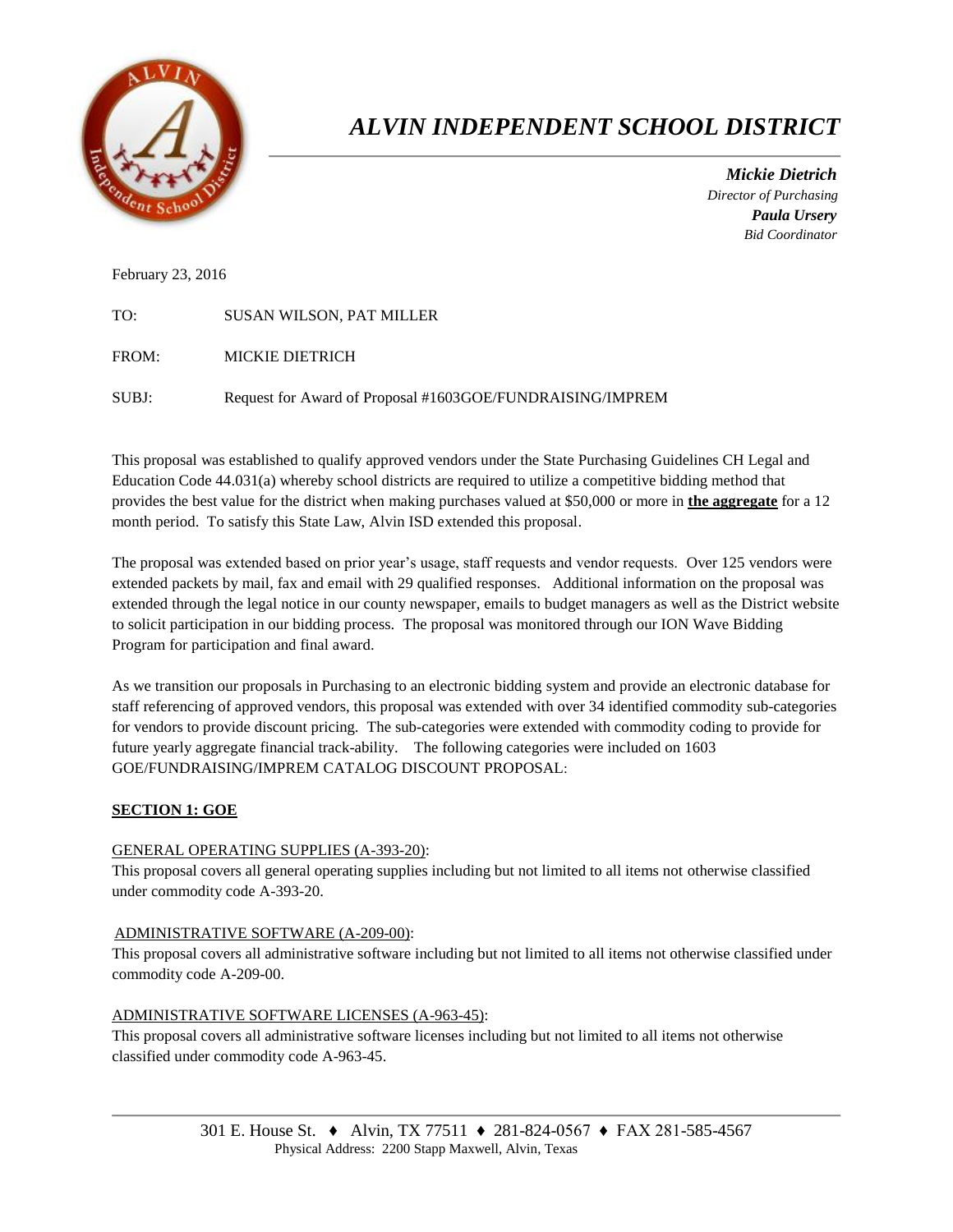# BOTTLED DRINKING WATER (A-390-91):

This proposal covers all bottled water including but not limited to sparkling and spring drinking water and items associated with commodity code A-390-91.

# CATERING/GOE – RESTAURANTS & CATERING FOR MEETINGS & EVENTS (A-393-09):

This proposal covers all restaurants & catering for meetings & events including but not limited to items associated with commodity code A-393-09.

#### DRY CLEANING SERVICES (A-954-20):

This proposal covers all dry cleaning services and items associated with commodity code A-954-20.

# EVENT CENTER/BANQUET FACILITIES (A-962-34):

This proposal covers venue rentals including but not limited to facilities for large group gatherings or meetings, graduation and other student functions or special events not held on district property and items associated with commodity code A-962-34.

# FOOD PREP AREAS; CATERING SUPPLIES/EQUIPMENT (A-393-08):

This proposal covers all including but not limited to catering supplies/equipment, warmers, sterno items, utensils, and items associated with commodity code A-393-08.

# FOOD PREP AREAS; GROCERY & RETAIL (A-393-07):

This proposal covers all including but not limited to grocery  $\&$  retail stores, food items  $\&$  accessories and items associated with commodity code A-393-07.

# FOOD PREP AREAS; SMALL WARES (A-240-00):

This proposal covers all including but not limited to small wares, non-consumables, kitchen utensils, carts and items associated with commodity code A-240-00.

# GRADUATION SUPPLIES (A-578-45):

This proposal covers all including but not limited to any supplies needed for student graduation and associated with commodity code A-578-45.

# MEETING & EVENT SUPPLIES (A-037-34):

This proposal covers all including but not limited to decorations, paper products, occasional items for meetings and student functions, proms/dances and items associated with commodity code A-137-34.

# PHOTO PROCESSING SERVICES (A-915-72):

 This proposal covers all photo processing services including but not limited to all items associated with commodity code A-915-72.

# PRINTING SERVICES – NEWSPRINT (A-966-17):

 This proposal covers all newsprint printing services including but not limited to all items associated with commodity code A-966-17.

# PRINTING SERVICES – OUTSIDE (A-966-18):

 This proposal covers all outside printing services including but not limited to printing, duplicating, graphic design and all items associated with commodity code A-966-18.

# PUBLICATIONS/NEWSPAPERS/ADVERTISING/MEDIA RELEASE (A-915-71):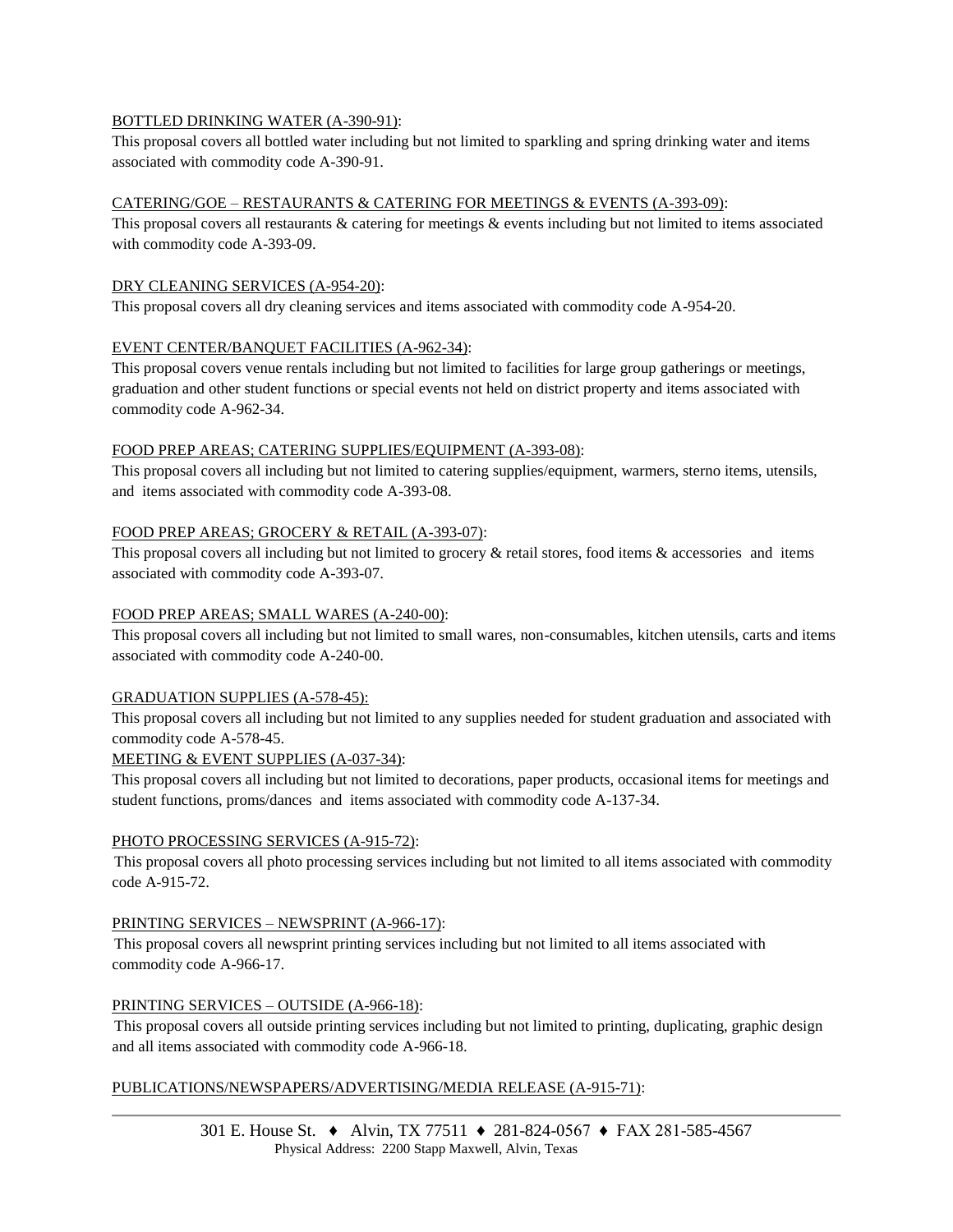This proposal covers all publications, including but not limited to districtwide newspaper entries, advertisements and media release and all items associated with commodity code A-915-71.

# MAILING SERVICES (A-962-64):

This proposal covers the mailing services (postal), packaging & wrapping services, mailing of community news publications and all items associated with commodity code A-962-64.

# SUPPORT SERVICES UNIFORM RENTAL (A-954-00):

 This proposal covers all support services uniform rentals including but not limited to apparel, shoes and all items associated with commodity code A-954-00.

# TRANSPORTATION – AREA STUDENT ACTIVITIES (A-924-81):

This proposal covers student travel to venues including but not limited to travel for instruction, incentives, includes travel to museums, sports complexes, zoos, exhibits, etc. and items associated with commodity code A-924-81.

# TRANSPORTATION – VEHICLE RENTAL (A-962-34):

This proposal covers rental of vehicles including but not limited to tractors, truck, van and cars, to include all applicable insurance fees in the cost of rental or lease and all items associated with commodity code A-962-34.

# FLOWERS, PLANTS & GIFTS (A-393-05):

This proposal covers the purchase of flowers, plants and gifts and all items associated with commodity code A-393- 05.

# FLAGS (A-350-10):

This proposal covers the purchase of flags including but not limited to flags, pennants, decorative fans and drapes, and custom designed items associated with commodity code A-350-10.

# FLAGS (A-350-71):

This proposal covers the purchase of flags including but not limited to flags, State and U.S., all types and items associated with commodity code A-350-71.

# FLAG POLES (A-350-30):

This proposal covers the purchase of and all types of maintenance for flag poles and all items associated with commodity code A-350-30.

# **SECTION 2: FUNDRAISING**

# CANDLES/SCENTED PRODUCTS (A-461-02):

This proposal covers all fund raising items including but not limited to candles, wax chips, scented items and products associated with commodity code A-461-02.

# FOOD PRODUCTS (A-461-05):

This proposal covers all fund raising items including food products, including but not limited to bread items, chocolate, candy, cookie dough, food mixes, meats, and products associated with commodity code A-461-05.

# GENERAL MERCHANDISE (A-461-01):

This proposal covers all fund raising items including but not limited to all items not otherwise classified under commodity code A-461-01.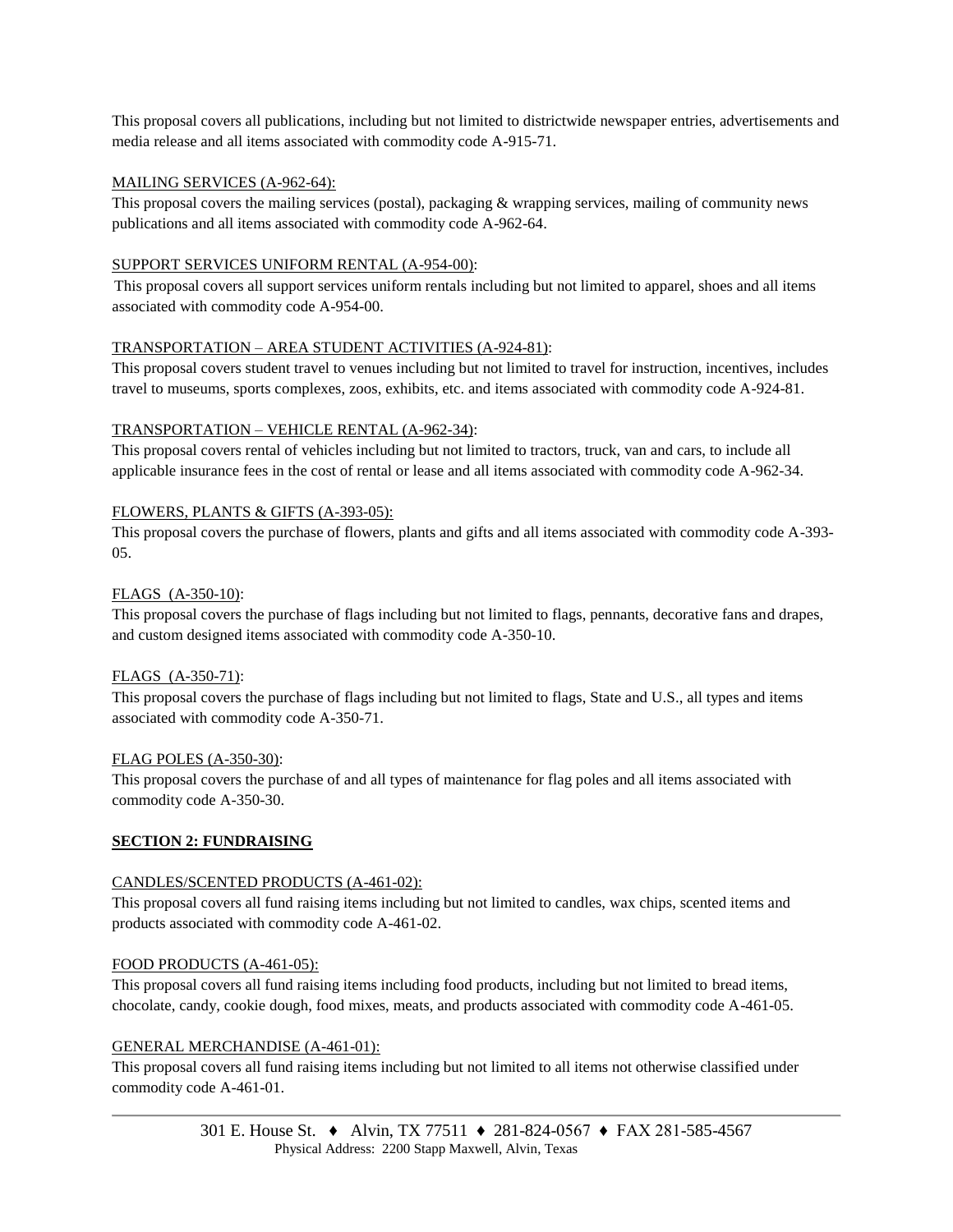# GIFT ITEMS (A-461-04):

This proposal covers all fund raising items including but not limited to home décor catalogs, jewelry items, clothing items and all items associated with commodity code A-461-04.

# SPIRIT ITEMS (A-461-06):

This proposal covers all fund raising items including but not limited to campus/district logo imprinted items and non-imprinted items used for fund raising, yard signs and items associated with commodity code A-461-06.

# STATIONERY/PAPER GOODS (A-461-03):

This proposal covers all fund raising items including but not limited to gift wraps, paper goods, greeting cards and all items associated with commodity code A-461-03.

# VENDOR DISCOUNT COUPONS/BOOKS/CARDS (A-461-07):

This proposal covers all fund raising items including but not limited to vendor discount coupons, coupon books, coupon cards and all items associated with commodity code A-461-07.

# **SECTION 3: IMPREM (IMPRINTED/PRINTED/EMBROIDERED) ITEMS**

# SILK SCREENED, IMPRINTED, EMBROIDERED ITEMS (A-200-74):

This proposal covers all silk screened, imprinted and embroidered items including but not limited to apparel and non-apparel items and all items associated with commodity code A-200-74.

# SPECIALTY & PROMOTIONAL ITEMS (A-037-00):

This proposal covers all specialty & promotional items including but not limited to any customized imprinted items and all items associated with commodity code A-037-00.

# STUDENT & STAFF AWARDS, TROPHIES & INCENTIVES (A-080-78):

This proposal covers all specialty  $\&$  promotional items including but not limited to any student  $\&$  staff awards, trophies & incentives and all items associated with commodity code A-080-78.

A non-exclusive award is requested to allow each participating vendor to supply discounts off catalog pricing and company price quote requests to meet our campuses and departments classroom needs at the lowest practical price and best value with the flexibility to purchase from a list of approved qualified vendors meeting the terms and conditions established for this contract.

This proposal is requested for award under a one-year contract with a two (2) year renewal extension as long as both parties agree to the terms of the contract for use on an as needed basis and funds are available for these commodities. Renewal of this contract is not anticipated until March, 2019. Additional proposals of this nature will be extended for vendor participation; however, this will not disqualify any vendors awarded under this contract, but will allow for additional vendor participation in the future under these commodities.

Attached please find the database information that details the approved qualified vendor information, commodity sub-category discounts off catalogs and other pertinent information extracted from their qualified electronic proposals. Request approval for award to all vendors meeting specifications outlined under the Proposal #1603GOE/FUNDRAISING/IMPREM Catalog proposal as a non-exclusive award.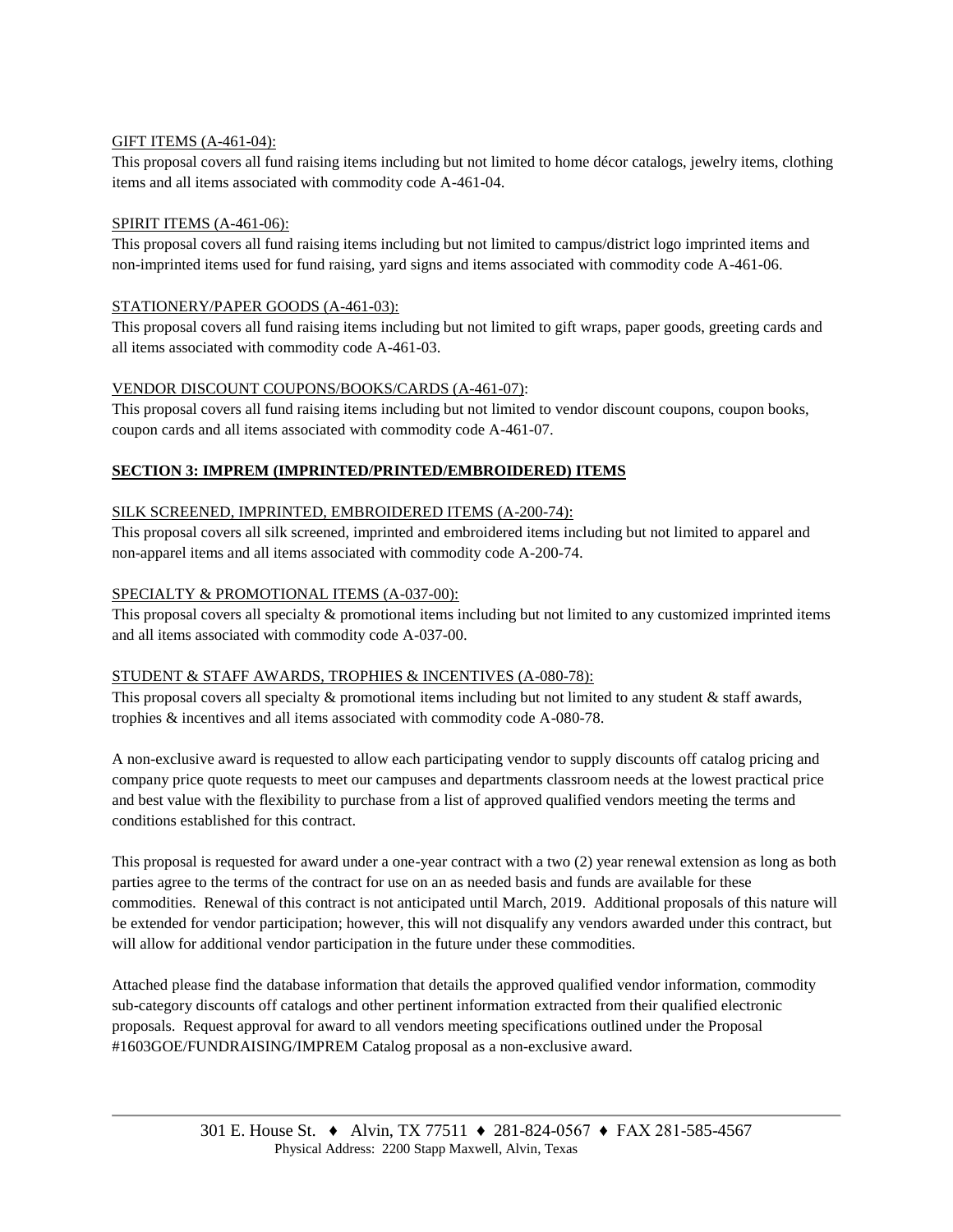| Accurate Label Designs, Inc.<br>Jason Mitchell<br>800-722-4712<br>800-467-1636 Fax<br>jmitchell@accuratelabeldesigns.com | 15 | Line Categories Bid<br>PRINTING SERVICES - OUTSIDE (A-966-18)     | % Discount<br>Varies |
|--------------------------------------------------------------------------------------------------------------------------|----|-------------------------------------------------------------------|----------------------|
| <b>Alvin Apparel</b>                                                                                                     |    | Line Categories Bid                                               | % Discount           |
| Corey Wanat                                                                                                              | 27 | FUNDRAISING - GENERAL MERCHANDISE (A-461-01)                      | 10                   |
| 832-226-1144                                                                                                             | 28 | FUNDRAISING - GIFT ITEMS (A-461-04)                               | 10                   |
| 281-931-4328                                                                                                             | 29 | FUNDRAISING - SPIRIT ITEMS (A-461-06)                             | 10                   |
| corey@alvinapparel.com                                                                                                   | 32 | IMPREM - SILK SCREENED, IMPRINTED, EMBROIDERED ITEMS (A-200-74)   | 10                   |
|                                                                                                                          | 33 | IMPREM - SPECIALTY & PROMOTIONAL ITEMS (A-037-00)                 | 10                   |
|                                                                                                                          | 34 | IMPREM - STUDENT & STAFF AWARDS, TROPHIES & INCENTIVES (A-080-78) | 10 <sup>1</sup>      |
| <b>AMC Promotional Products</b>                                                                                          |    | Line Categories Bid                                               | % Discount           |
| David Dovle                                                                                                              |    | GOE - GENERAL OPERATING SUPPLIES (A-393-20)                       | 12                   |
| 877-241-1160                                                                                                             | 4  | BOTTLED DRINKING WATER (A-390-91)                                 | 17                   |
| 407-208-1413 Fax                                                                                                         | 11 | <b>GRADUATION SUPPLIES (A-578-45)</b>                             | 19                   |
| david@amcpromotionalproducts.com                                                                                         | 12 | MEETING & EVENT SUPPLIES (A-037-34)                               | 20                   |
|                                                                                                                          | 14 | PRINTING SERVICES - NEWSPRINT (A-966-17)                          | 18                   |
|                                                                                                                          | 15 | PRINTING SERVICES - OUTSIDE (A-966-18)                            | 18                   |
|                                                                                                                          | 17 | MAILING SERVICES (A-962-64)                                       | 17                   |

|    | 21 FLOWERS, PLANTS & GIFTS (A-393-05)                                | 15 |
|----|----------------------------------------------------------------------|----|
|    | 22 FLAGS (A-350-10()                                                 | 15 |
|    | 23 FLAGS (A-350-71)                                                  | 15 |
|    | 24 FLAG POLES (A-350-30)                                             | 15 |
|    | 25 FUNDRAISING - CANDLES/SCENTED PRODUCTS (A-461-02)                 | 15 |
|    | 27 FUNDRAISING - GENERAL MERCHANDISE (A-461-01)                      | 13 |
|    | 28 FUNDRAISING - GIFT ITEMS (A-461-04)                               | 19 |
|    | 29 FUNDRAISING - SPIRIT ITEMS (A-461-06)                             | 19 |
|    | 30 FUNDRAISING - STATIONERY/PAPER GOODS (A-461-03)                   | 15 |
| 31 | FUNDRAISING - VENDOR DISCOUNT COUPONS/BOOKS/CARDS (A-461-07)         | 15 |
|    | 32 IMPREM - SILK SCREENED, IMPRINTED, EMBROIDERED ITEMS (A-200-74)   | 20 |
|    | 33 IMPREM - SPECIALTY & PROMOTIONAL ITEMS (A-037-00)                 | 19 |
|    | 34 IMPREM - STUDENT & STAFF AWARDS, TROPHIES & INCENTIVES (A-080-78) | 19 |
|    |                                                                      |    |

| <b>American Vending and School Supply</b><br><b>Chuck Sears</b><br>713-703-4153<br>None<br>americanvend@gmail.com | 33 | Line Categories Bid<br>IMPREM - SPECIALTY & PROMOTIONAL ITEMS (A-037-00)<br>34 IMPREM - STUDENT & STAFF AWARDS, TROPHIES & INCENTIVES (A-080-78) | % Discount I |
|-------------------------------------------------------------------------------------------------------------------|----|--------------------------------------------------------------------------------------------------------------------------------------------------|--------------|
|                                                                                                                   |    |                                                                                                                                                  |              |

| <b>Believe Kids and Spirit Gear Direct</b> | Line Categories Bid                                                | % Discount |
|--------------------------------------------|--------------------------------------------------------------------|------------|
| Jennifer Moneta                            | 25 FUNDRAISING - CANDLES/SCENTED PRODUCTS (A-461-02)               |            |
| 877-723-5438 ext. 200                      | 26 FUNDRAISING - FOOD PRODUCTS (A-461-05)                          |            |
| 877-723-5438 Fax                           | 27 FUNDRAISING - GENERAL MERCHANDISE (A-461-01)                    |            |
| ed@believekids.com                         | 28 FUNDRAISING - GIFT ITEMS (A-461-04)                             |            |
|                                            | 29 FUNDRAISING - SPIRIT ITEMS (A-461-06)                           |            |
|                                            | 30 FUNDRAISING - STATIONERY/PAPER GOODS (A-461-03)                 |            |
|                                            | 32 IMPREM - SILK SCREENED, IMPRINTED, EMBROIDERED ITEMS (A-200-74) | 0          |
|                                            |                                                                    |            |

# **Birdsong Printing/Dolphin Graphics Line Categories Bid % Discount**

Jamye LeBouf 15 PRINTING SERVICES – OUTSIDE (A-966-18) 0 Jamye LeBouf<br>281-485-0650 281-485-0353 Fax [birdprint@sbcglobal.net](mailto:birdprint@sbcglobal.net)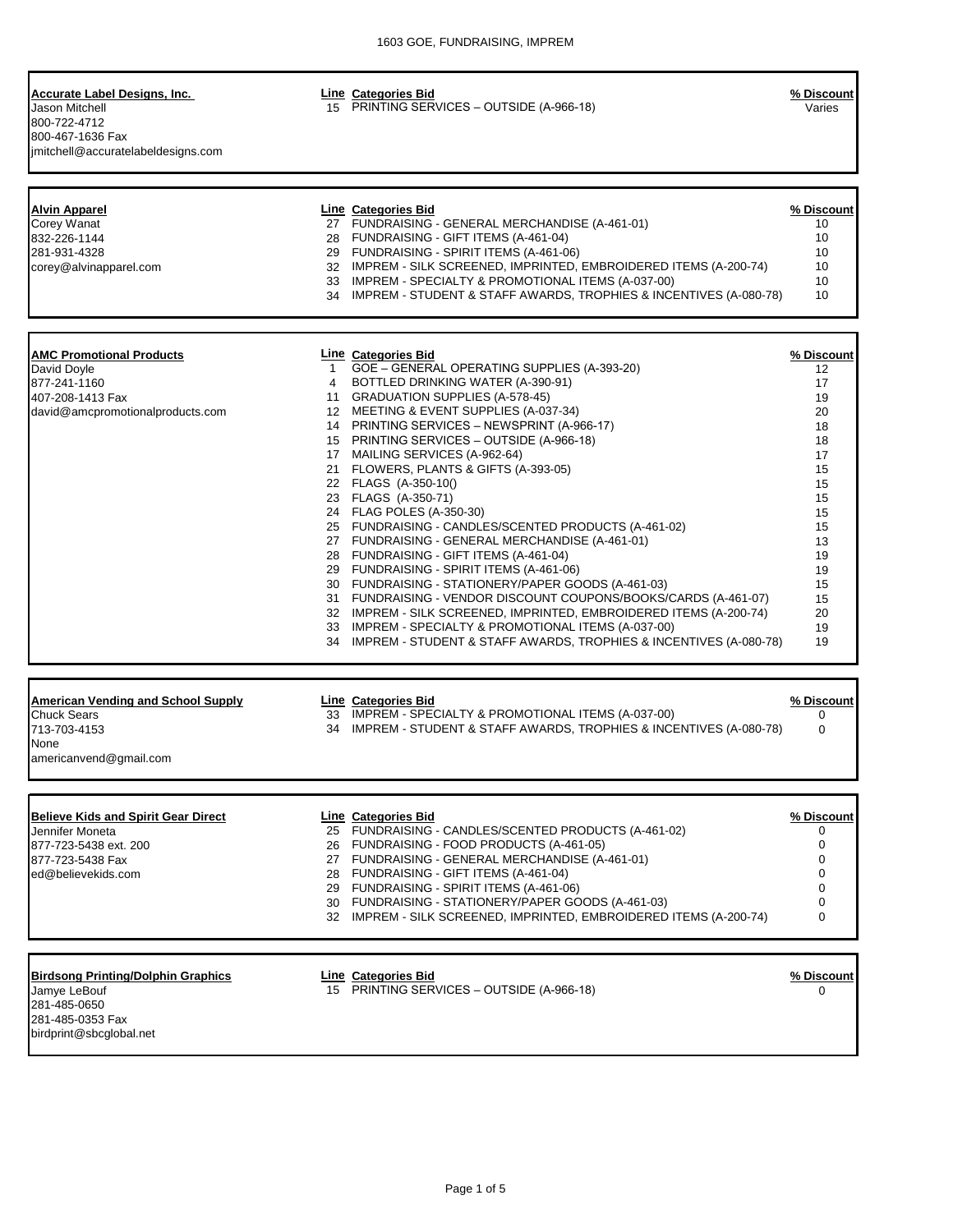#### **Brown Industries, Inc. Line Categories Bid % Discount**

800-522-7696 34 IMPREM - STUDENT & STAFF AWARDS, TROPHIES & INCENTIVES (A-080-78) Varies 610-544-8268 Fax [info@browninc.com](mailto:info@browninc.com)

Karen Bower 33 IMPREM - SPECIALTY & PROMOTIONAL ITEMS (A-037-00) Varies

| <b>Corporate Screen Designs/A-Z Print</b><br>Joseph Walker<br>713-771-2526, 713-291-1690 Cell<br>713-771-2526 Fax<br>orders@a-zprint.com                                                   |   | Line Categories Bid<br>11 GRADUATION SUPPLIES (A-578-45)<br>15 PRINTING SERVICES - OUTSIDE (A-966-18)<br>22 FLAGS (A-350-10)<br>23 FLAGS (A-350-71)<br>24 FLAG POLES (A-350-30)<br>27 FUNDRAISING - GENERAL MERCHANDISE (A-461-01)<br>28 FUNDRAISING - GIFT ITEMS (A-461-04)<br>29 FUNDRAISING - SPIRIT ITEMS (A-461-06)<br>32 IMPREM - SILK SCREENED, IMPRINTED, EMBROIDERED ITEMS (A-200-74)<br>33 IMPREM - SPECIALTY & PROMOTIONAL ITEMS (A-037-00)<br>34 IMPREM - STUDENT & STAFF AWARDS, TROPHIES & INCENTIVES (A-080-78) | % Discount<br>10<br>10<br>10<br>10<br>10<br>10<br>10<br>10<br>10<br>10<br>10 |
|--------------------------------------------------------------------------------------------------------------------------------------------------------------------------------------------|---|--------------------------------------------------------------------------------------------------------------------------------------------------------------------------------------------------------------------------------------------------------------------------------------------------------------------------------------------------------------------------------------------------------------------------------------------------------------------------------------------------------------------------------|------------------------------------------------------------------------------|
| DS Services of America, Inc.<br>Jenni Eason<br>678-486-3448<br>678-460-3665 Fax<br>ieason@dsservices.com                                                                                   | 4 | <b>Line Categories Bid</b><br>BOTTLED DRINKING WATER (A-390-91)                                                                                                                                                                                                                                                                                                                                                                                                                                                                | % Discount<br>25                                                             |
| Ed Nesrsta Jewelry, Inc.<br>David Nesrsta<br>281-331-4852<br>281-585-2790 Fax<br>david.nesrsta@yahoo.com                                                                                   |   | Line Categories Bid<br>34 IMPREM - STUDENT & STAFF AWARDS, TROPHIES & INCENTIVES (A-080-78)                                                                                                                                                                                                                                                                                                                                                                                                                                    | % Discount<br>0                                                              |
| <b>Elite Fundraising, Premium Gold Fundraising,</b><br><b>Generation Fundraising, HD Fundraising</b><br>Roxanne Thompson<br>866-720-5363<br>888-400-5521 Fax<br>roxy.t@edjefundraising.com |   | <b>Line Categories Bid</b><br>26 FUNDRAISING - FOOD PRODUCTS (A-461-05)<br>31 FUNDRAISING - VENDOR DISCOUNT COUPONS/BOOKS/CARDS (A-461-07)                                                                                                                                                                                                                                                                                                                                                                                     | % Discount<br>$\mathbf 0$<br>$\Omega$                                        |
| <b>Fan Cloth</b><br>Sabrina Lott<br>877-566-6673<br>None<br>bid@bluemoosetees.com                                                                                                          |   | Line Categories Bid<br>27 FUNDRAISING - GENERAL MERCHANDISE (A-461-01)<br>29 FUNDRAISING - SPIRIT ITEMS (A-461-06)<br>32 IMPREM - SILK SCREENED, IMPRINTED, EMBROIDERED ITEMS (A-200-74)<br>33 IMPREM - SPECIALTY & PROMOTIONAL ITEMS (A-037-00)                                                                                                                                                                                                                                                                               | % Discount<br>0<br>0<br>0<br>0                                               |
| Gandy Ink<br>Nancy Garcia                                                                                                                                                                  |   | Line Categories Bid<br>32 IMPREM - SILK SCREENED, IMPRINTED, EMBROIDERED ITEMS (A-200-74)<br>33 IMPREM - SPECIALTY & PROMOTIONAL ITEMS (A-037-00)                                                                                                                                                                                                                                                                                                                                                                              | % Discount<br>0<br>0                                                         |
| 800-999-8137 ext. 316<br>866-949-6999 Fax<br>nancy.garcia@gandyink.com                                                                                                                     |   |                                                                                                                                                                                                                                                                                                                                                                                                                                                                                                                                |                                                                              |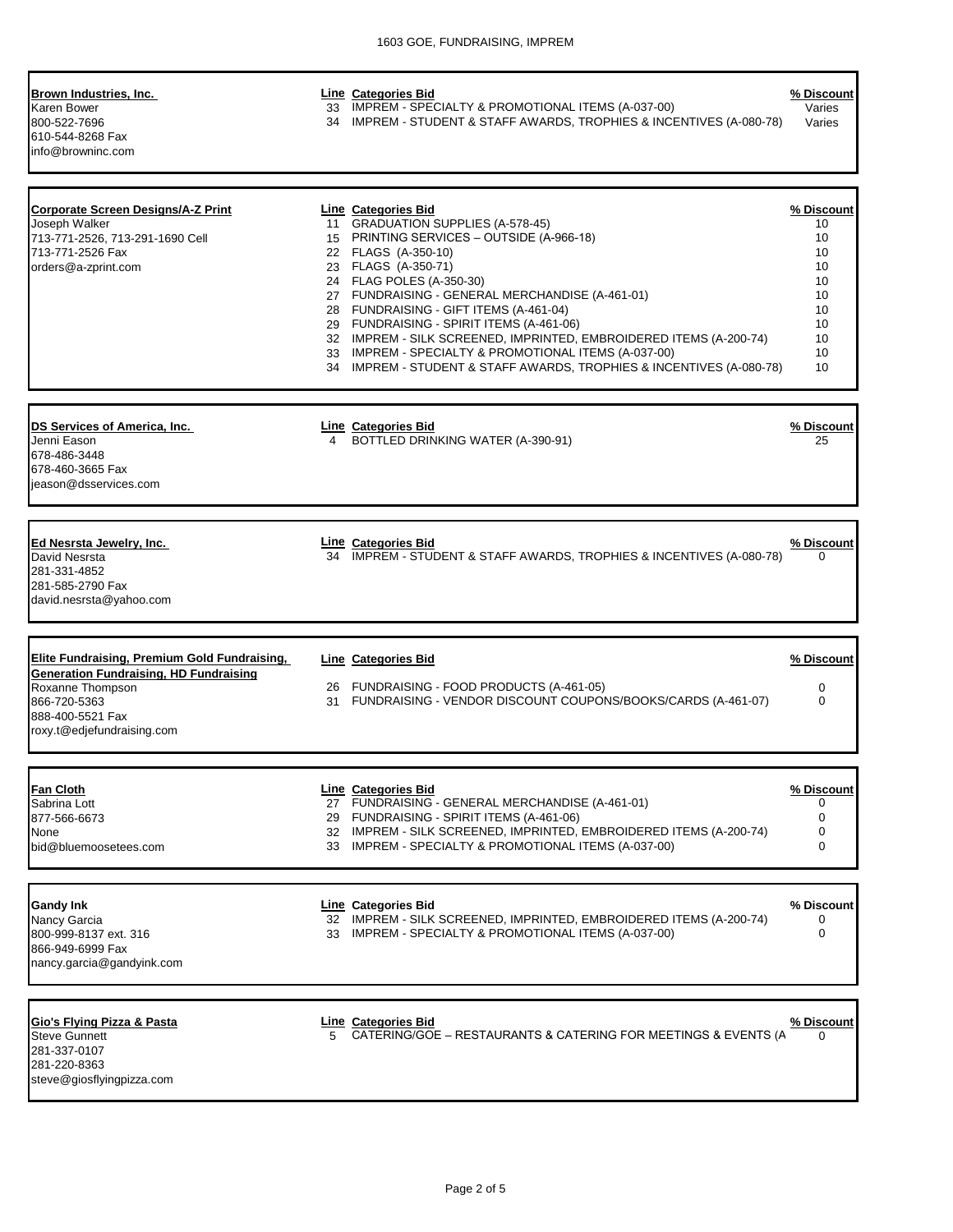| Groggy Dog Sportswear & Graphics<br>Mary Ann Chambers<br>940-891-4022<br>940-891-4021 Fax<br>mchambers@groggydogonline.com             |   | <b>Line Categories Bid</b><br>15 PRINTING SERVICES - OUTSIDE (A-966-18)<br>22 FLAGS (A-350-10)<br>23 FLAGS (A-350-71)<br>24 FLAG POLES (A-350-30)<br>25 FUNDRAISING - CANDLES/SCENTED PRODUCTS (A-461-02)<br>27 FUNDRAISING - GENERAL MERCHANDISE (A-461-01)<br>28 FUNDRAISING - GIFT ITEMS (A-461-04)<br>29 FUNDRAISING - SPIRIT ITEMS (A-461-06)<br>30 FUNDRAISING - STATIONERY/PAPER GOODS (A-461-03)<br>31 FUNDRAISING - VENDOR DISCOUNT COUPONS/BOOKS/CARDS (A-461-07)<br>32 IMPREM - SILK SCREENED, IMPRINTED, EMBROIDERED ITEMS (A-200-74)<br>33 IMPREM - SPECIALTY & PROMOTIONAL ITEMS (A-037-00)<br>34 IMPREM - STUDENT & STAFF AWARDS, TROPHIES & INCENTIVES (A-080-78) | % Discount<br>0<br>0<br>0<br>0<br>0<br>0<br>0<br>0<br>0<br>0<br>0<br>0<br>$\Omega$ |
|----------------------------------------------------------------------------------------------------------------------------------------|---|-----------------------------------------------------------------------------------------------------------------------------------------------------------------------------------------------------------------------------------------------------------------------------------------------------------------------------------------------------------------------------------------------------------------------------------------------------------------------------------------------------------------------------------------------------------------------------------------------------------------------------------------------------------------------------------|------------------------------------------------------------------------------------|
| <b>HEB Grocery Company</b><br>Mary Gast<br>800-987-4438<br>210-938-9535 Fax<br>gast.mary@heb.com                                       | 9 | Line Categories Bid<br>5 CATERING/GOE - RESTAURANTS & CATERING FOR MEETINGS & EVENTS (A<br>FOOD PREP AREAS; GROCERY & RETAIL (A-393-07)                                                                                                                                                                                                                                                                                                                                                                                                                                                                                                                                           | % Discount<br>0<br>$\Omega$                                                        |
| K <sub>12</sub> Insight, LLC<br>Adam Dean<br>703-542-9600<br>703-935-1403 Fax<br>adean@k12insight.com                                  |   | <b>Line Categories Bid</b><br>2 ADMINISTRATIVE SOFTWARE (A-209-00)                                                                                                                                                                                                                                                                                                                                                                                                                                                                                                                                                                                                                | % Discount<br>0                                                                    |
| <b>KAMICO Instructional Media, Inc.</b><br>Kathy Michael, President and CEO<br>254-947-7283<br>254-947-7284 Fax<br>kmichael@kamico.com | 3 | <b>Line Categories Bid</b><br>2 ADMINISTRATIVE SOFTWARE (A-209-00)<br>ADMINISTRATIVE SOFTWARE LICENSES (A-963-45)                                                                                                                                                                                                                                                                                                                                                                                                                                                                                                                                                                 | % Discount<br>0<br>$\Omega$                                                        |
| <b>KriStitch Designs</b><br>Kristi Lenaburg<br>281-585-4880<br>281-585-3464 Fax<br>KriStitchDesign@aol.com                             |   | <b>Line Categories Bid</b><br>32 IMPREM - SILK SCREENED, IMPRINTED, EMBROIDERED ITEMS (A-200-74)                                                                                                                                                                                                                                                                                                                                                                                                                                                                                                                                                                                  | % Discount<br>0                                                                    |
| <b>Lifetouch National School Studios</b><br>Leslie Amato<br>281-583-2330<br>281-587-2286<br>lamato@lifetouch.com                       |   | <b>Line Categories Bid</b><br>13 PHOTO PROCESSING SERVICES (A-915-72)                                                                                                                                                                                                                                                                                                                                                                                                                                                                                                                                                                                                             | % Discount<br>U                                                                    |
| Perform Group, LLC<br>Julia Hilliard<br>888-808-0801<br>800-839-1039<br>curtaincall@performgroupllc.com                                |   | Line Categories Bid<br>3 ADMINISTRATIVE SOFTWARE LICENSES (A-963-45)                                                                                                                                                                                                                                                                                                                                                                                                                                                                                                                                                                                                              | % Discount<br>O                                                                    |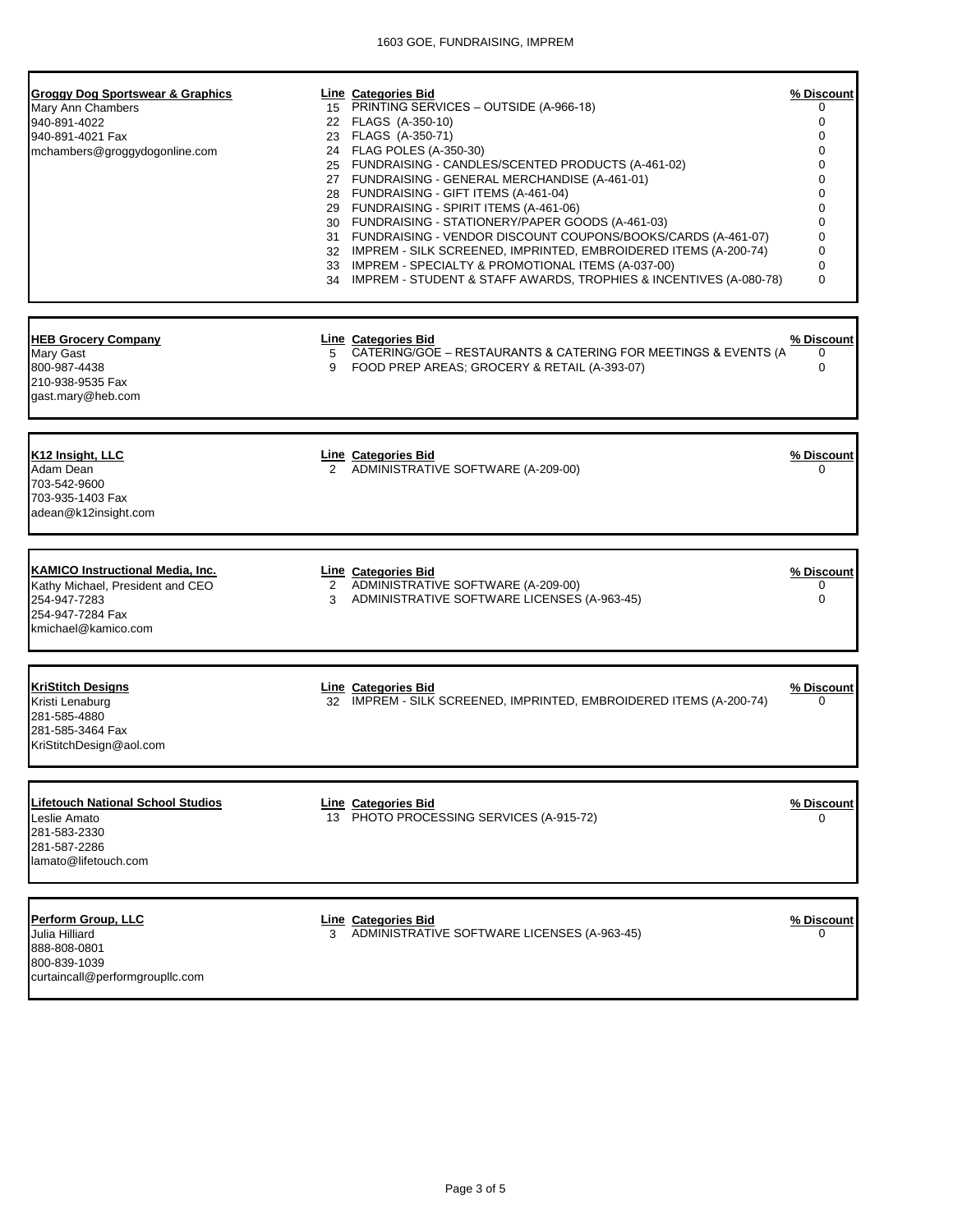| <b>Positive Promotions, Inc.</b><br>Mike Taxel<br>877-258-1225<br>877-258-1226 Fax<br>bids@positivepromotions.com                 | $1 \quad$               | <b>Line</b> Categories Bid<br>GOE - GENERAL OPERATING SUPPLIES (A-393-20)<br>11 GRADUATION SUPPLIES (A-578-45)<br>12 MEETING & EVENT SUPPLIES (A-037-34)<br>22 FLAGS (A-350-10)<br>25 FUNDRAISING - CANDLES/SCENTED PRODUCTS (A-461-02)<br>26 FUNDRAISING - FOOD PRODUCTS (A-461-05)<br>27 FUNDRAISING - GENERAL MERCHANDISE (A-461-01)<br>28 FUNDRAISING - GIFT ITEMS (A-461-04)<br>29 FUNDRAISING - SPIRIT ITEMS (A-461-06)<br>30 FUNDRAISING - STATIONERY/PAPER GOODS (A-461-03)<br>31 FUNDRAISING - VENDOR DISCOUNT COUPONS/BOOKS/CARDS (A-461-07)<br>32 IMPREM - SILK SCREENED, IMPRINTED, EMBROIDERED ITEMS (A-200-74)<br>33 IMPREM - SPECIALTY & PROMOTIONAL ITEMS (A-037-00)<br>34 IMPREM - STUDENT & STAFF AWARDS, TROPHIES & INCENTIVES (A-080-78) | % Discount<br>5<br>5<br>5<br>5<br>5<br>5<br>5<br>5<br>5<br>5<br>5<br>5<br>5<br>5 |
|-----------------------------------------------------------------------------------------------------------------------------------|-------------------------|--------------------------------------------------------------------------------------------------------------------------------------------------------------------------------------------------------------------------------------------------------------------------------------------------------------------------------------------------------------------------------------------------------------------------------------------------------------------------------------------------------------------------------------------------------------------------------------------------------------------------------------------------------------------------------------------------------------------------------------------------------------|----------------------------------------------------------------------------------|
| <u> Profit Plus, Inc. </u><br>Cheryl Wright<br>713-690-1640<br>713-690-7802 Fax<br>rom@profitplususa.com                          |                         | <b>Line</b> Categories Bid<br>25 FUNDRAISING - CANDLES/SCENTED PRODUCTS (A-461-02)<br>26 FUNDRAISING - FOOD PRODUCTS (A-461-05)<br>27 FUNDRAISING - GENERAL MERCHANDISE (A-461-01)<br>28 FUNDRAISING - GIFT ITEMS (A-461-04)<br>29 FUNDRAISING - SPIRIT ITEMS (A-461-06)<br>30 FUNDRAISING - STATIONERY/PAPER GOODS (A-461-03)<br>31 FUNDRAISING - VENDOR DISCOUNT COUPONS/BOOKS/CARDS (A-461-07)                                                                                                                                                                                                                                                                                                                                                            | % Discount<br>0<br>$\mathbf 0$<br>0<br>0<br>0<br>0<br>0                          |
| Safgard/Safety Shoe Co. dba SRMax Slip<br><b>Resistance Shoes</b><br>Sean Dimon<br>877-776-2933<br>None<br>sdimon@srmax.com       | Line                    | <b>Categories Bid</b><br>18 SUPPORT SERVICES UNIFORM RENTAL (A-954-00)                                                                                                                                                                                                                                                                                                                                                                                                                                                                                                                                                                                                                                                                                       | <u>% Discount</u><br>10                                                          |
| <b>Sala Printing Service</b><br>Debra Sala<br>888-525-4845<br>888-946-2741 Fax<br>salaprinting@att.net                            |                         | <b>Line Categories Bid</b><br>34 IMPREM - STUDENT & STAFF AWARDS, TROPHIES & INCENTIVES (A-080-78)                                                                                                                                                                                                                                                                                                                                                                                                                                                                                                                                                                                                                                                           | % Discount<br>0                                                                  |
| <b>The Cake Lady Bakery</b><br>Grant Girouard/Christi McAninch<br>281-482-3072<br>281-482-6308 Fax<br>cakes@thecakeladybakery.com | 5                       | <b>Line Categories Bid</b><br>CATERING/GOE - RESTAURANTS & CATERING FOR MEETINGS & EVENTS<br>$(A-393-09)$                                                                                                                                                                                                                                                                                                                                                                                                                                                                                                                                                                                                                                                    | <u>% Discount</u><br>0                                                           |
| The Master Teacher<br>Reyne Lehman<br>800-669-9633<br>800-669-1132 Fax<br>accountsreceivable@masterteacher.com                    | 1.<br>$\mathbf{2}$<br>3 | <b>Line Categories Bid</b><br>GOE - GENERAL OPERATING SUPPLIES (A-393-20)<br>ADMINISTRATIVE SOFTWARE (A-209-00)<br>ADMINISTRATIVE SOFTWARE LICENSES (A-963-45)<br>14 PRINTING SERVICES - NEWSPRINT (A-966-17)<br>15 PRINTING SERVICES - OUTSIDE (A-966-18)<br>16 PUBLICATIONS/NEWSPAPERS/ADVERTISING/MEDIA RELEASE (A-915-71)<br>33 IMPREM - SPECIALTY & PROMOTIONAL ITEMS (A-037-00)<br>34 IMPREM - STUDENT & STAFF AWARDS, TROPHIES & INCENTIVES (A-080-78)                                                                                                                                                                                                                                                                                                | % Discount<br>0<br>0<br>0<br>0<br>0<br>0<br>5<br>5                               |
| The UPS Store #5857<br>Leeann Alvarez<br>713-436-1090<br>713-436-1016 Fax                                                         |                         | <b>Line Categories Bid</b><br>15 PRINTING SERVICES - OUTSIDE (A-966-18)                                                                                                                                                                                                                                                                                                                                                                                                                                                                                                                                                                                                                                                                                      | % Discount<br>0                                                                  |

[store5857@theupsstore.com](mailto:store5857@theupsstore.com)